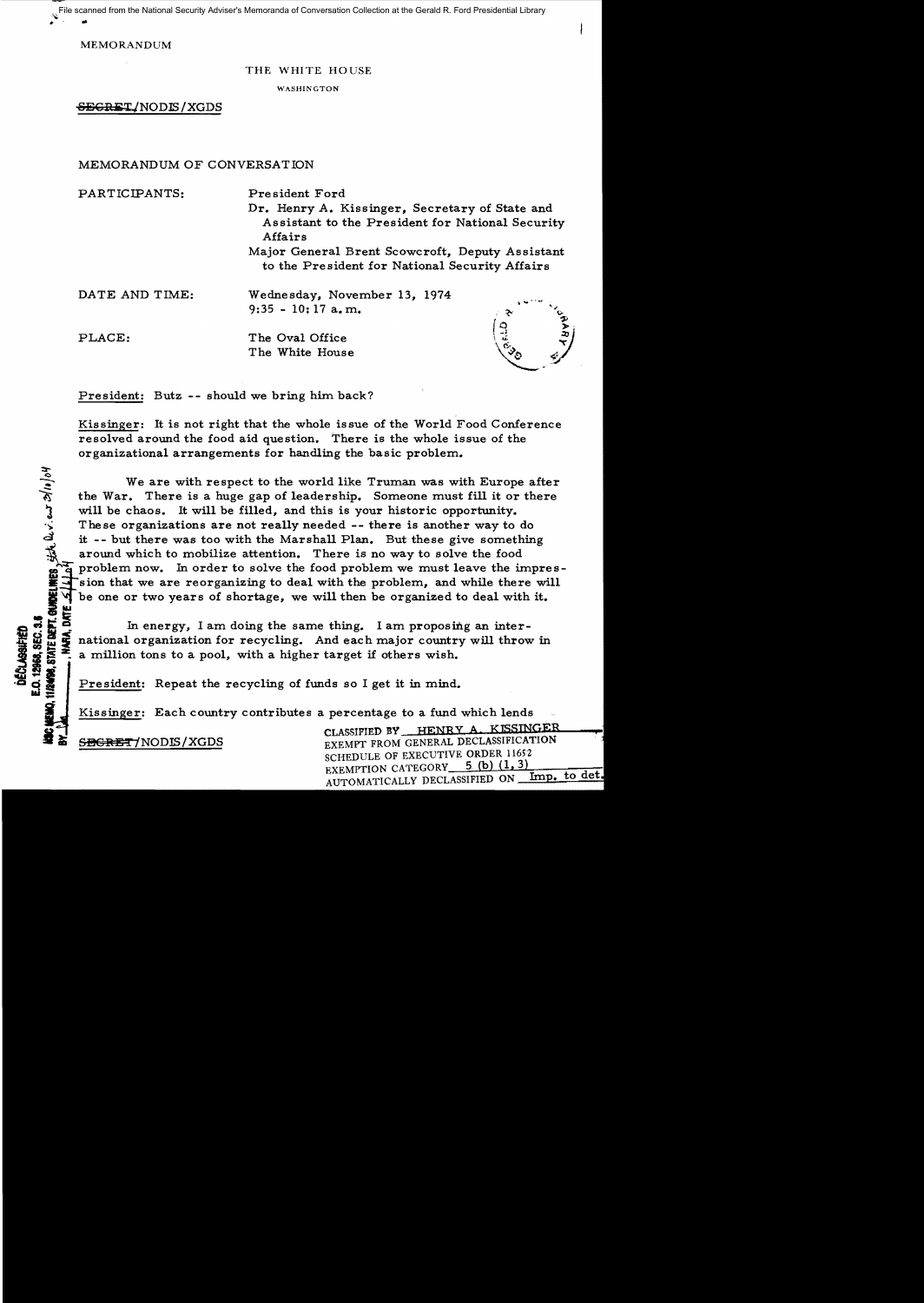#### **if**  $\frac{1}{2}$  **iii**  $\frac{1}{2}$  **2.**

at the commercial rates. It avoids their having to go to the producers on their knees. Simon is for it but he would keep the figure flexible -up to \$25 billion.

President: Simon wanted to see me today. Is it about this?

Kissinger: He wants to give a speech also, and he wants the figures. shouldn't -- either you or me. I want it as part of a world structure. If he does it, it is a structure for finance ministers. He

President: You go ahead. I will talk to him..

Kissinger: This has already been proposed with the Five. This just makes it public. If it is only general, then there will be a haggle over setting up the details.

President: May I have a draft? I am giving a press conference.

Kissinger: I will get it to you today. It is your speech.

Quito ended as expected but we could do nothing else.

I am. seeing Makarios today.

President: I read the Turks have withdrawn 5,000 men.

Kissinger: They didn't want to give Ecevit the credit. The new Prime Minister is 70 years old and has been out of politics for 30 years.

I had a report from. Ankara that Ecevit's position was severely undermined by the Congressional action.

You could say this was essentially worked' out in October. Then the Turkish vote delayed it and then the Turkish domestic crisis delayed further. You could also say there have been anti-American riots in Ankara.

President: Give me a Q&A.

.<br>.<br>. Kissinger: General Brown basically okayed the Soviet proposal. He had a few nitpicks: MX, and a 200 differential.



<del>SECRET</del> /NODIS / XGDS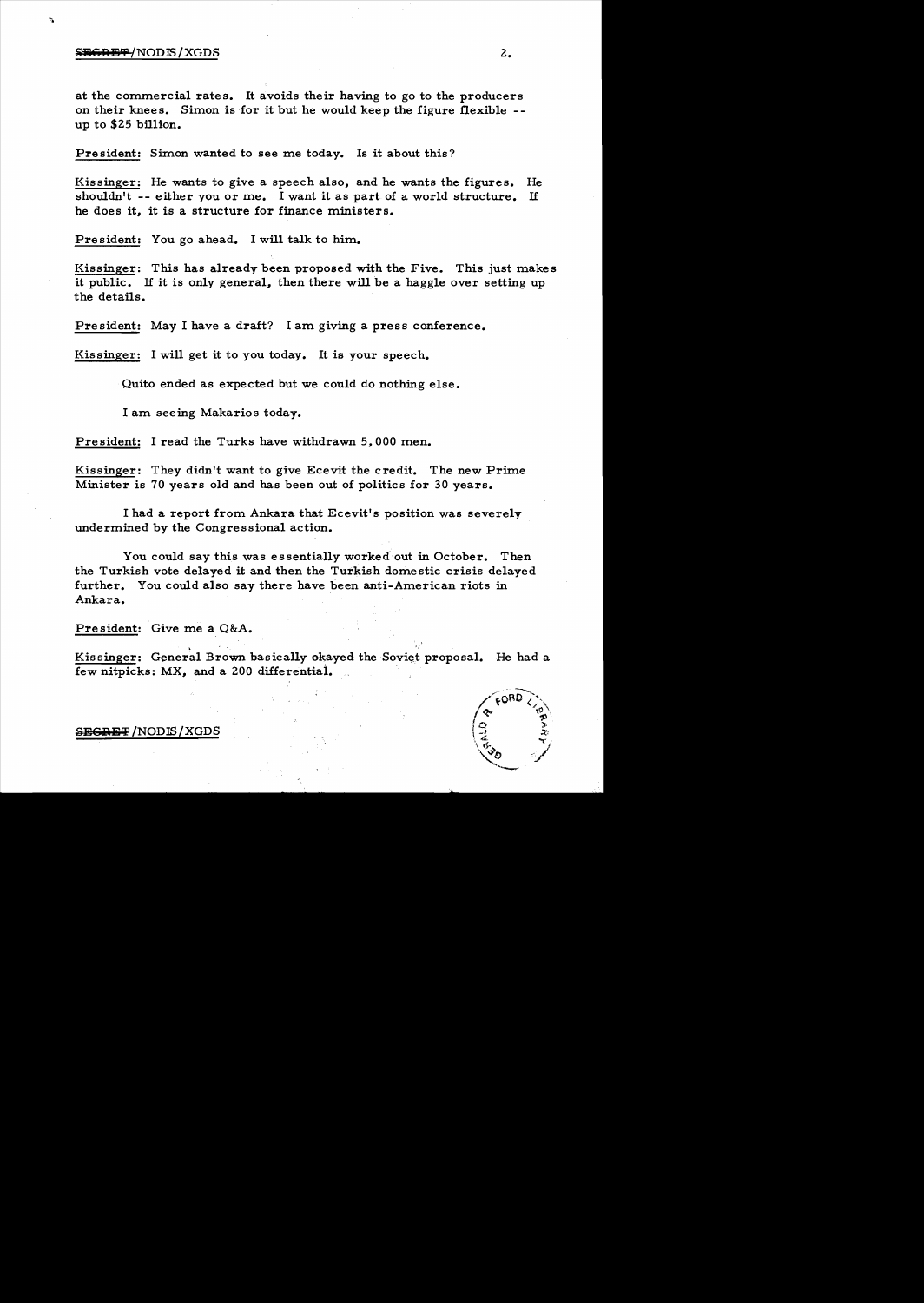#### iiifiGR<del>BCRET/</del>NODIS/XGDS 3.

It is useful to count the British weapons - - because there is no way we can get to 2400. [He described the paper.]

We can get to 1262/2200 by 1983. By 185 we can go to 1320 and 2350.

The JCS should give you a medal for this. You give them the Trident and the B-1.

President: It's quite a statement Brown made [about Jews.] Schlesinger will have a press conference.

Kissinger: He will pull away. I think we say it was ill-advised and doesn't reflect your views.

President: We should get this to Schlesinger.

Kissinger: He will not buck the Jewish Community. This is the one problem we have with him. He keeps making you the heavy. This is bad. He should plead technical problems; then you can be the good guy whenever you want to make some concessions.

[He hands him the SALT memo.]

President: Does this incorporate George's idea?

Kissinger: He would not object. We would propose 22/24 but until '83. A limit of 180 on heavies.

You will get hit bu the left and the right. The right won't be bad but the left will say it is not an arms control agreement.

President: Could I have the arguments that both sides would make?

Kissinger: Jackson may even get to the left on this.

The left will hit you and the answer is we are putting a cap on the arms race, gives both sides a program which lessens tension, and stabilizes the arms race. Having stabilized it, we can then put our efforts into re duc ing.

President: I thought the left and the Chinese wouldn't like it. It keeps the Soviet Union high.



<del>SECRET</del> /NODIS/XGDS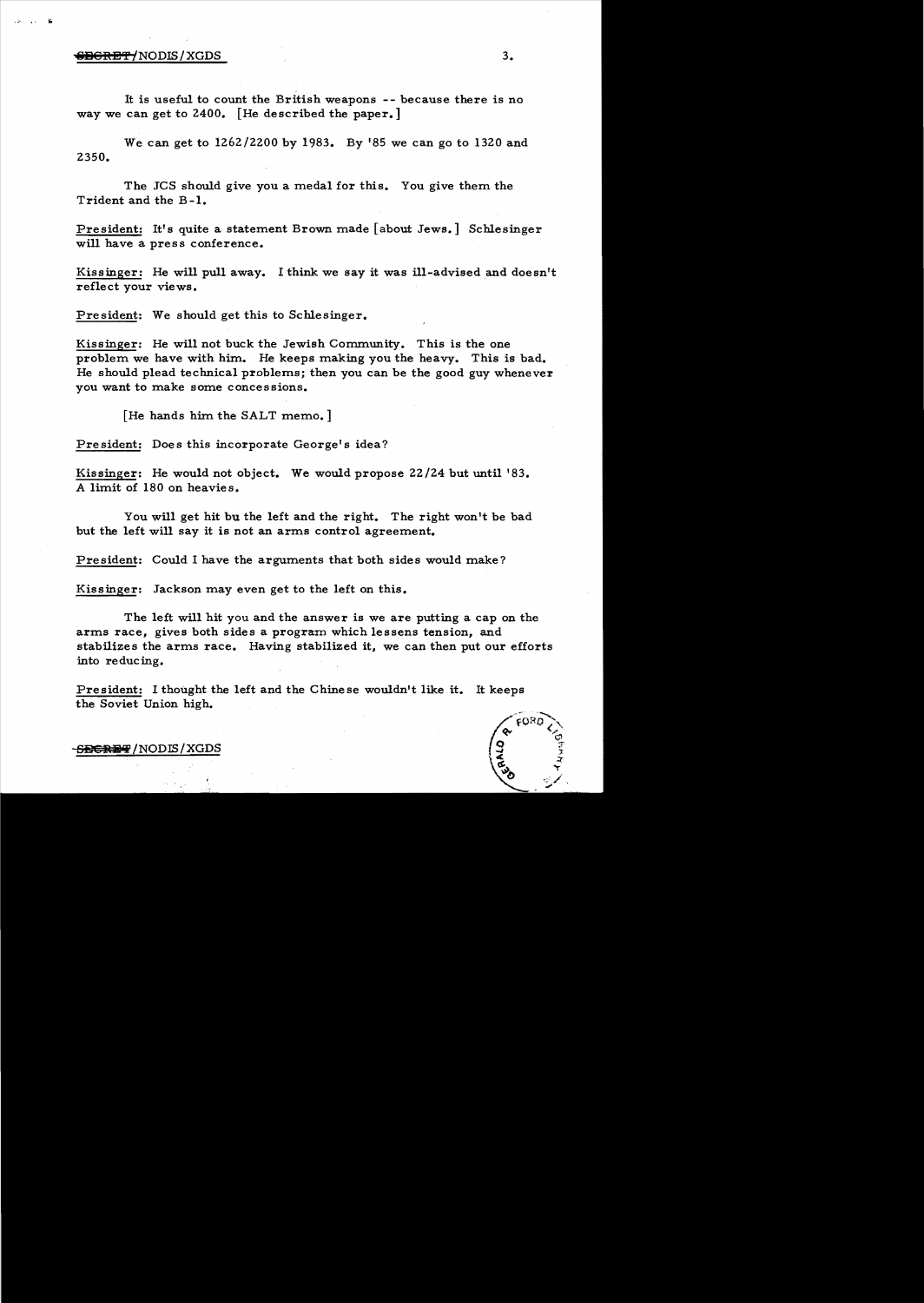## **811 CHERET ASSESSED ASSESSED A 4.**

 $\cdots$ 

Kissinger: They won't like the fact of an agreement. They would like to keep the Soviets down but us up. I think this makes it easier for us to keep the defense budget up.

President: I agree. If they don't do it, we have something to attack them.

Kissinger: The major argument is that it ends the arms race.

FORD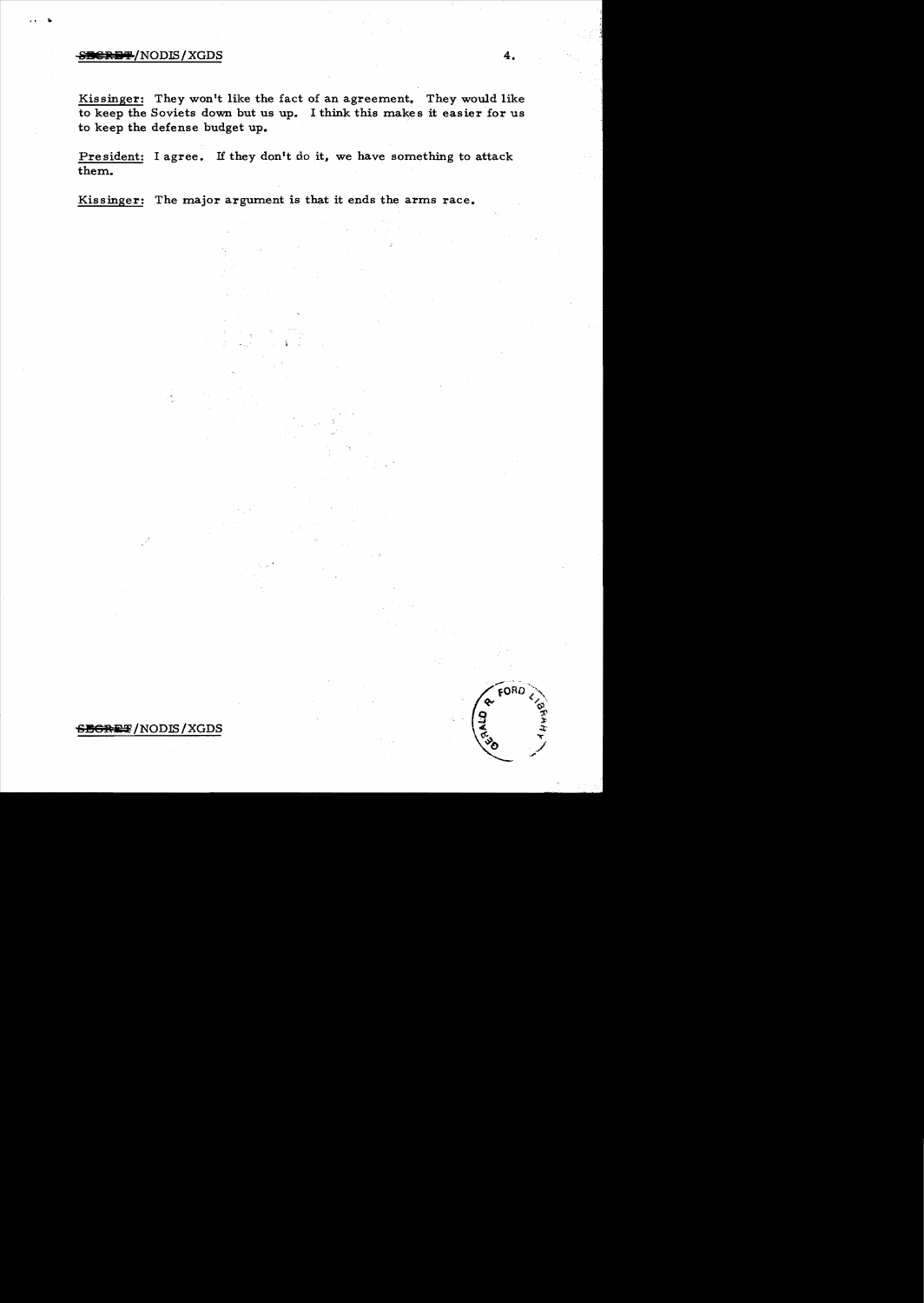Me Kristy-colore / color Brahfort Common - Calmine Zutz Findy JP/K 13 Nov, 74  $20cd$ <br>9:35 - 10:11 Am P. Brotz. Should we bring him bork. K St to not with chat whole wind f any wrote around fred with prestice. There is catarter issue of a dynich arrangements for homeling a pro. US & over up engette und like Tomme a Fin. Than I a high joy somme must fil a vill de exportantly, There syntoms are with with considerthree to onother way tods at a that was w/c transhold plausches. Must these join sourething. around bit to creditize attention. There 5 mai un to ordre pod problem comme de ce bute solere pod port un most bar impin<br>an au moyan in a chalas/c fort + which 1-2<br>a pa shortage, an coul time be organizable elevent in In everyon de Magchine aune Things and with Sparting with. l' Kejeste reguling phase so extit in mind. K Each contribute 2 to part which loves at come cates. Avail brain tyste pushuma au bences.<br>Servira às fait dus could beg poque flexible syte  $25 - 621$ I Somin wanted to see even tolay. Sait about the? If He wounts to guess speech also i he wants a fragines He shouldn't - eston you a me I want it as part for crosed structure. If he doesn't it is P Jametrau for familie muratin. K This has derung laun popoel of e5. This pent XX R Get It to you thing a St is you you a **E.O. 12958, SEC. 3.5**<br>**NSC MEMO, 11/24/98, STATE DEPT. GUIDELINES** 5tate Part of 124/0/04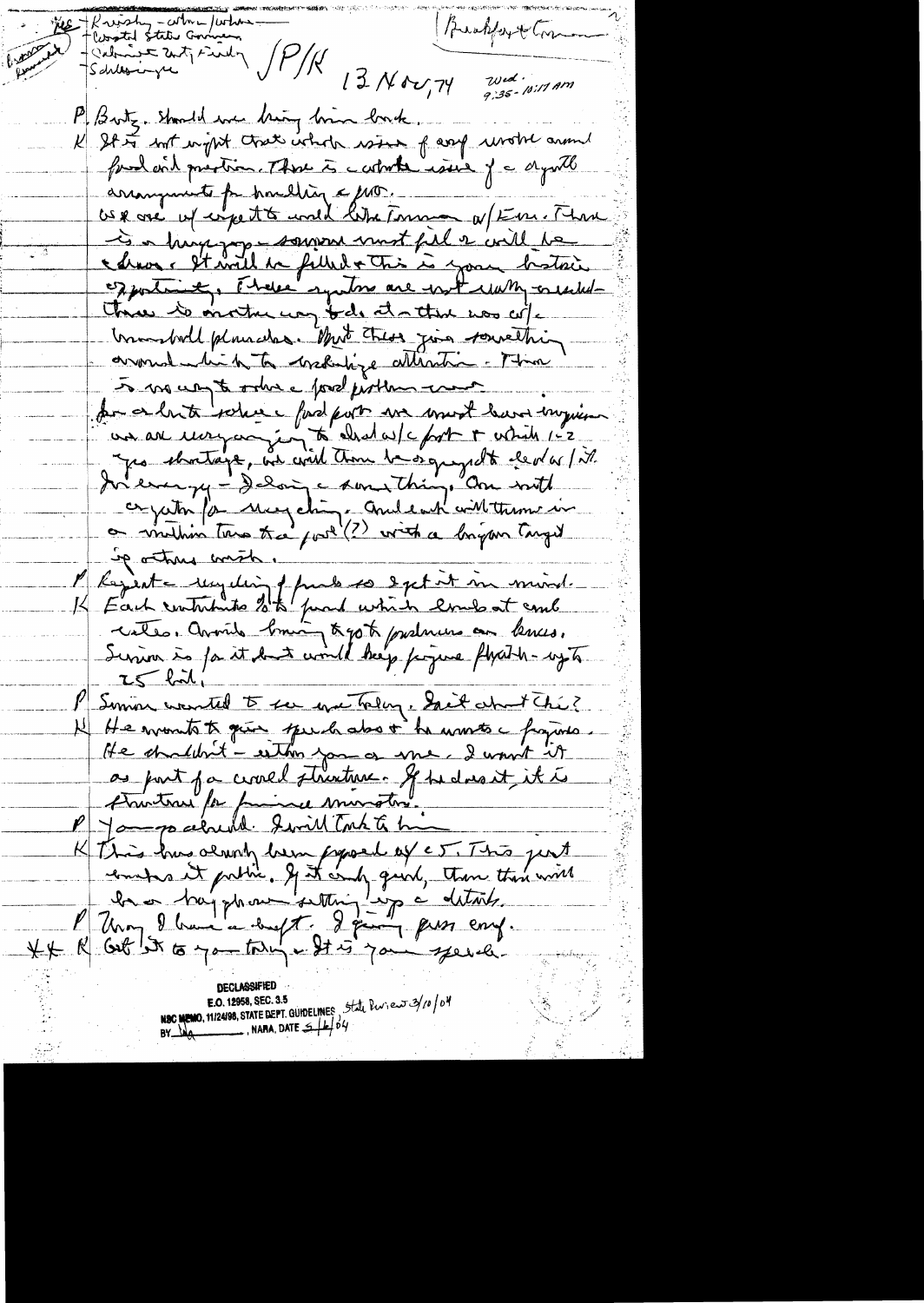Quito endules expected but we could do inthis dee. Steering Unohanier Stag. I real Tenato home wil deman 5 me K They dertilt want to gene Eclient clocht. This women Port is 70 x and of fortitions for 30 que. Among Montranal by clay, action. Your correll this was essentially worked out in  $\overleftarrow{+}-$ Ott. [ term the Truk with dilinged it and the Q&A. Timb dernontre cersis délapel pontters gen Give me & of Burner boximally of aged a Soo proposed. Hala Usepart comment a Bort upons : Cruse are comp une Campt & 2400 (clesisted your)  $X/22042350$ The TCS should give you a middle fathis - pin  $t_{\text{time}}$ c Tarbut +  $c_{\text{B-1}}$ PQ into a statement known make. Schles with home a press conf. I de will publismen."<br>I Ittish we ray it illerbried + hvornt spoket  $*$ P pattern thank pat think Schles. K He will with banche c Jemind craty This is a one Hate protocur have us him. He hips musting you c beaug, This is bod . He spould plead technist you wont to have some concession (Hands him SALT were P Corat Dans Ani inceparate Congress ritra. K He would not doyed. We would propose 22/24 but the 83. hims